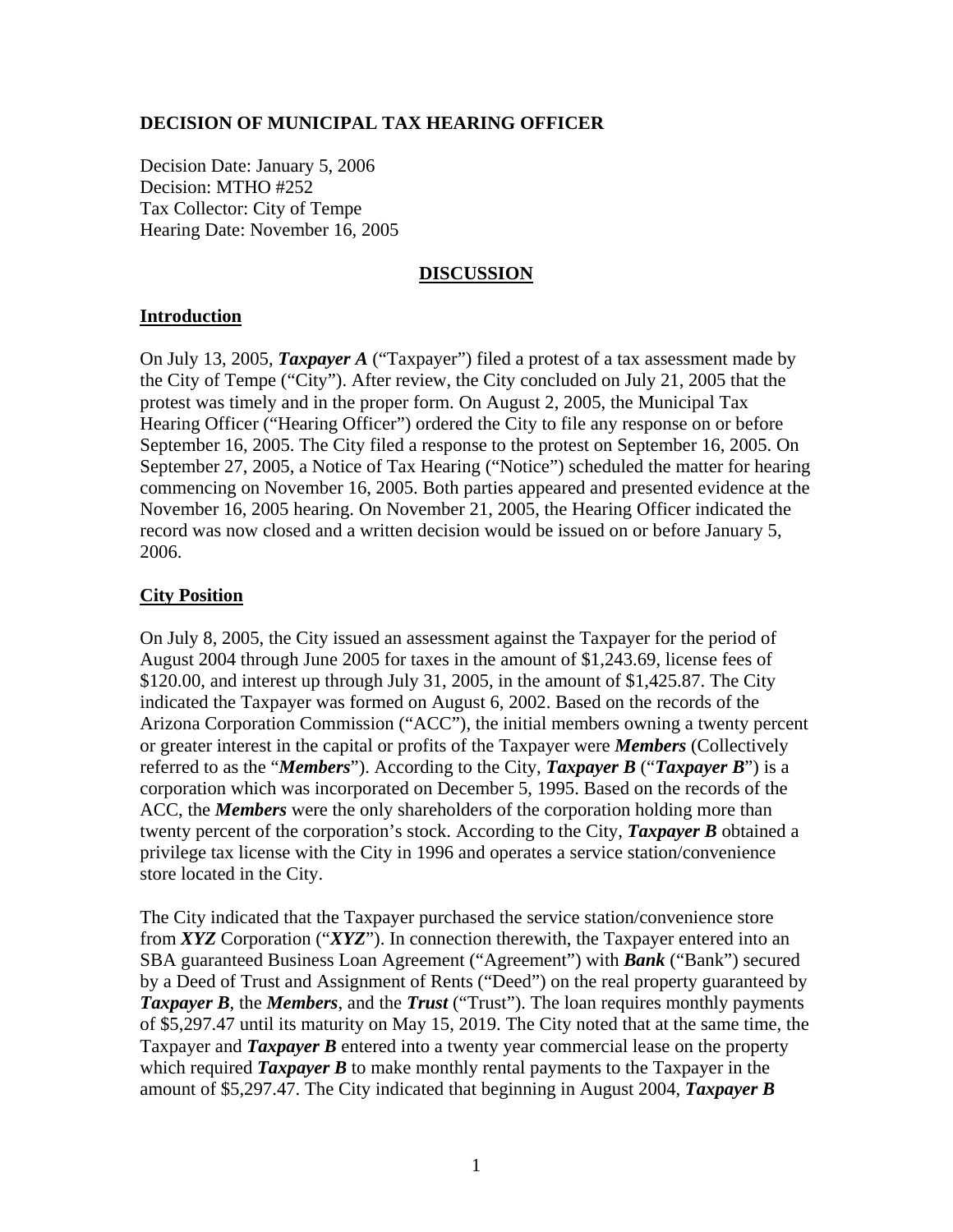commenced making monthly payments of \$5,297.47 to the Bank. In addition, the City determined that *Taxpayer B* also made property tax payments totaling \$12,410.64 through June of 2005. The City asserted that the Taxpayer and *Taxpayer B* are separate persons as defined in City Code Section 16-100 ("Section 100") as follows:

"*Person* means an individual firm, partnership, joint venture, association, corporation, estate, trust, receiver, syndicate, broker, the Federal Government, this State, or any political subdivision or agency of this State. For the purposes of this Chapter, a personal shall be considered a distinct and separate person from any general or limited partnership or joint venture or other association with which such person is affiliated. A subsidiary corporation shall be considered a separate person from its parent corporation for purposes of taxation of transactions with its parent corporation."

According to the City, a limited liability company ("LLC") is a hybrid form of ownership for income tax purposes and is not specifically mentioned in the definition of person in Section 100. However, the City noted that for federal and state income tax purposes an LLC can elect to be treated as a corporation, a partnership, or as a disregarded entity. The City argued that regardless of the election, the Taxpayer is still a separate person from **Taxpayer B** pursuant to Section 100. The City noted that if the Taxpayer is treated as a corporation or a partnership, both such entities are defined as separate persons in Section 100. The City asserted that if the Taxpayer were treated as a disregarded entity the Taxpayer would meet the definition of "firm" in Section 100.

The City argued that the Taxpayer was engaged in the business of renting real property for privilege tax purposes. The City noted that Section 100 defines "business" as follows;

"*Business* means all activities or acts, personal or corporate, engaged in and caused to be engaged in with the object of gain, benefit or advantage, either direct or indirect, but not casual activities or sales."

The City asserted that prior to the matters involved in the case, the Taxpayer engaged in the purchase, renovation, and subsequent sale of residential real estate for profit. According to the City, the Taxpayer was generally engaged for gain in the real estate business, and the purchase and lease of commercial property was a natural expansion of that business. The City indicated that the structure of the specific transaction in this case provides benefits to the organizers or members of the entities such as the following:

- The ability to generate monthly cash flow to the holder(s) of the real estate.
- The ability to transfer ownership of the service station/convenience store without affecting the real estate, and vice versa.
- The ability to shield the real estate from the general liabilities, including potential tax liens, arising from the operation of the service station/ convenience store.

The City asserted the leasing arrangement between the Taxpayer, as lessor, and *Taxpayer*  **B**, as lessee, was in accordance with SBA rules. The City argued that the Bank and SBA would have relied on the validity of the lease and assignment in their decision to grant the loan and would continue to rely on the lease and assignment as collateral for the loan.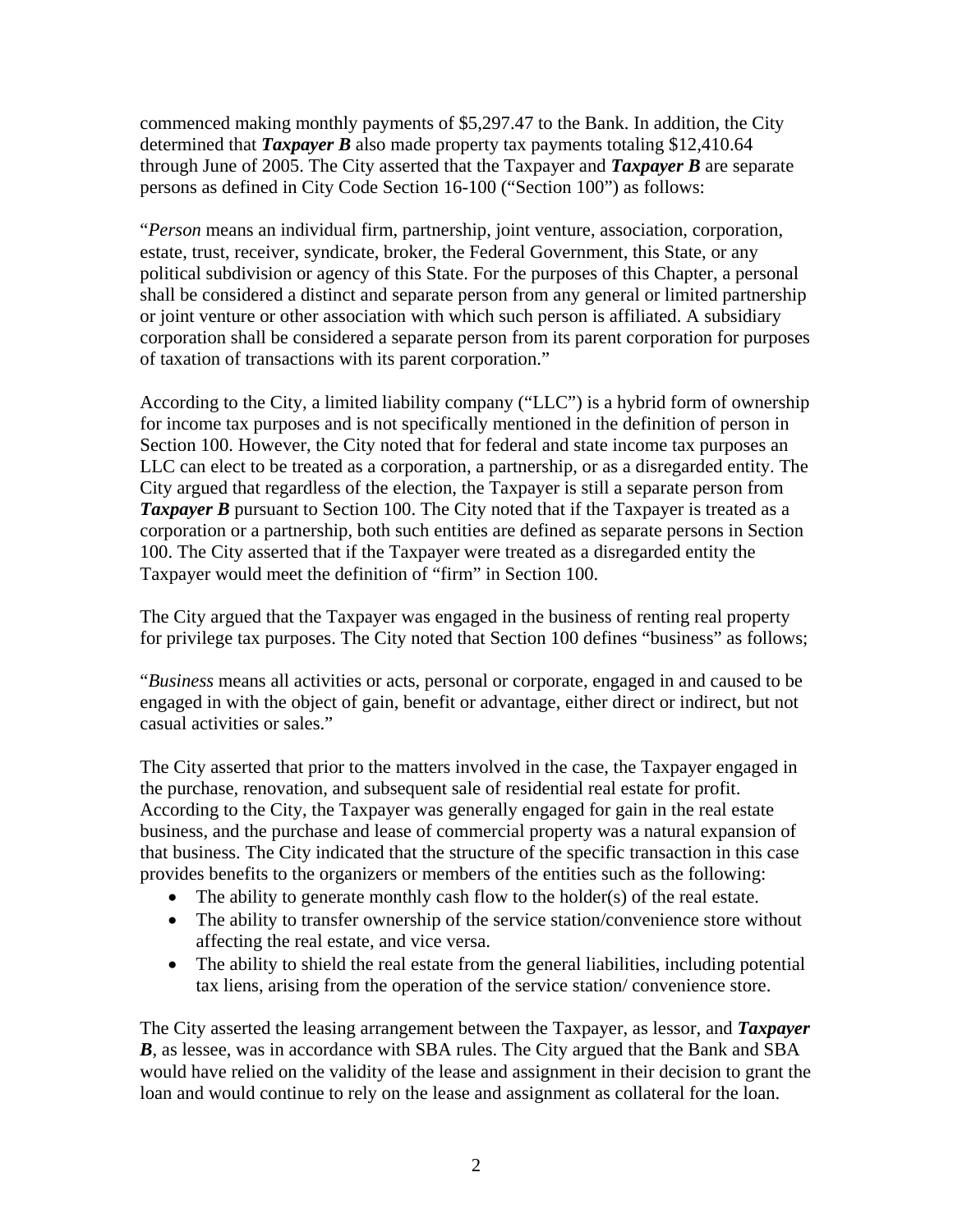The City asserted that the Taxpayer should not be allowed to claim, for loan compliance purposes, that rents are being paid while simultaneously claiming, for tax purposes, that no rents are paid. The City concluded that the lease payments were properly includable in the Taxpayer's gross income pursuant to City Code Section 16-445 ("Section 445"). In addition, the City noted that Section 445 (a) (l) provides that "Payments made by the lessee to, or on behalf of, the lessor for property taxes, repairs, or improvements are considered to be part of the taxable gross income." As a result, the City included the property tax payments made by *Taxpayer B* as part of the Taxpayer's taxable gross income.

In response to the Taxpayer's arguments, the City asserted that *Taxpayer B*, as a guarantor of the loan, is not directly liable on the loan or any of the individual payments. According to the City, *Taxpayer B* guarantee of the Bank loan to the Taxpayer is irrelevant to the case. Based on all the above, the City requested the assessment be upheld.

### **Taxpayer Position**

The Taxpayer indicated they have been a family owned and operated business since 1990. According to the Taxpayer, the property was originally leased from *XYZ* by *Taxpayer B*. The Taxpayer asserted they purchased the property from *XYZ* in July of 2004 for liability purposes. The Taxpayer indicated that no rental money is exchanged between the Taxpayer and *Taxpayer B*. The Taxpayer argued that since there was no exchange of monies, there can be no sales tax on rents received. Based on the above, the Taxpayer requested the assessment be reversed.

#### **ANALYSIS**

We concur with the City that the Taxpayer and *Taxpayer B* are separate "persons" pursuant to Section 100. It is clear that the Taxpayer and *Taxpayer B* have entered into a long term lease which obligates *Taxpayer B* to pay the Taxpayer a monthly rental of \$5,297.47. It is also clear that the Taxpayer assigned the rights to the lease to the Bank in order to obtain a loan. As a result, *Taxpayer B* made the monthly payments directly to the Bank. However, the payments made by *Taxpayer B* were for the long term lease entered into with the Taxpayer and as such would have constituted rental income to the Taxpayer pursuant to Section 445. We must also agree with the City that the property taxes paid by *Taxpayer B* on behalf of the Taxpayer would also constitute taxable gross income pursuant to Section 445 (a) (l). While we understand the Taxpayer may have established separate legal entities for liability purposes, it also had the consequence of setting up separate legal entities for tax purposes. In this case, the one legal entity had a legal obligation, supported both by a commercial rental agreement and a Bank loan, to make payments to the other separate legal entity. Under the City Code, the payment obligations are taxable. Accordingly, the Taxpayer's protest should be denied.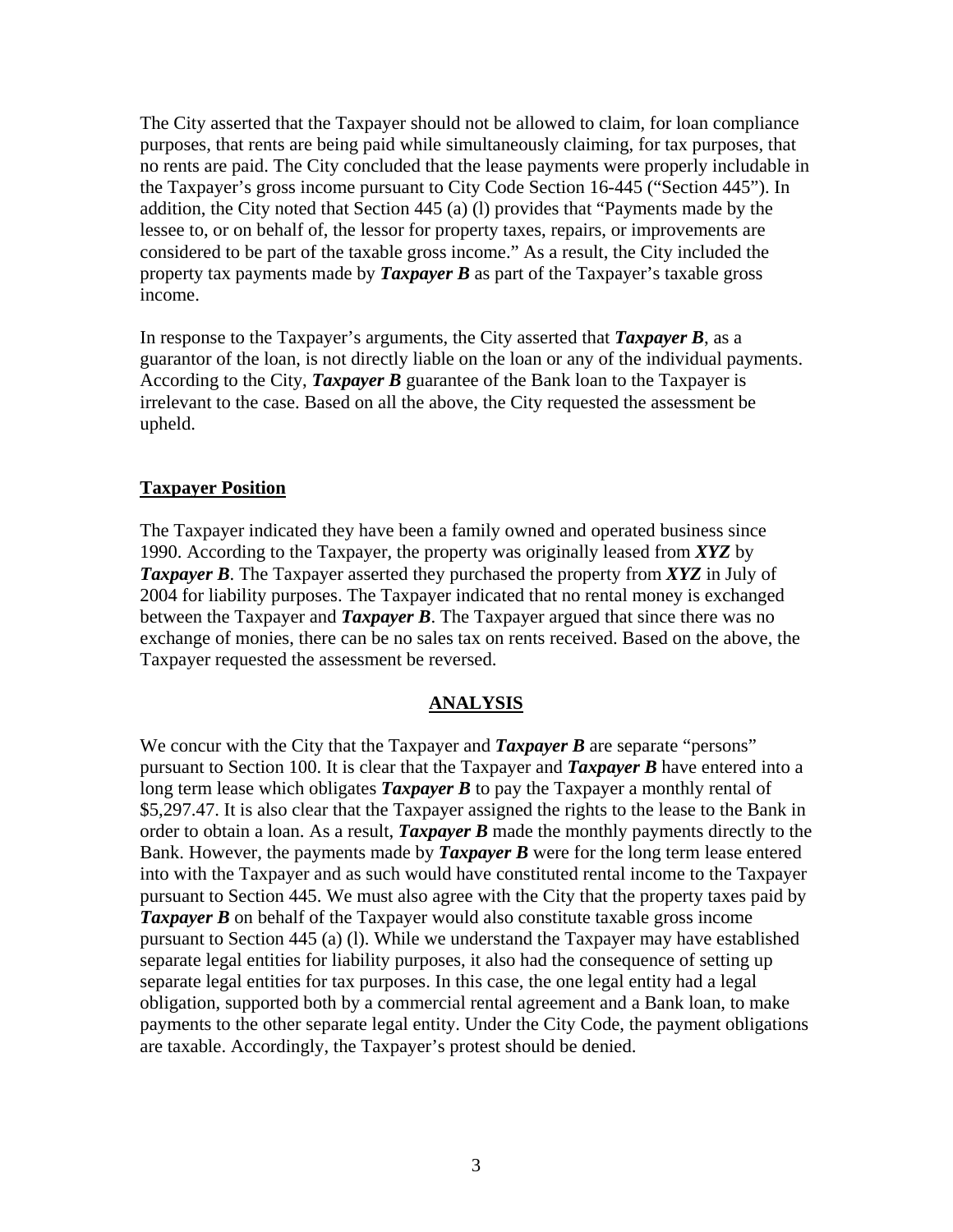### **FINDINGS OF FACT**

- 1. On July 13, 2005, the Taxpayer filed a protest of a tax assessment made by the City.
- 2. After review, the City concluded on July 21, 2005 that the protest was timely and in the proper form.
- 3. On August 2, 2005, the Hearing Officer ordered the City to file any response on or before September 16, 2005.
- 4. The City filed a response to the protest on September 16, 2005.
- 5. On September 27, 2005, a Notice scheduled the matter for hearing commencing on November 16, 2005.
- 6. Both parties appeared and presented evidence at the November 16, 2005, hearing.
- 7. On November 21, 2005, the Hearing Officer indicated the record was now closed and a written decision would be issued on or before January 5, 2006.
- 8. On July 8, 2005, the City issued an assessment against the Taxpayer for the period of August 2004 through June 2005 for taxes in the amount of \$1,243.69, license fees of \$120.00, and interest up through July 2005 in the amount of \$1,425.87.
- 9. The Taxpayer was formed on August 6, 2002.
- 10. The initial members owning a twenty percent or greater interest in the capital or profits of the Taxpayer were the *Members*.
- 11. *Taxpayer B* is a corporation which was incorporated on December 5, 1995.
- 12. The *Members* were the only shareholders of the corporation holding more than twenty percent of the corporation's stock.
- 13. *Taxpayer B* obtained a privilege tax license with the City in 1996 and operates a service station/convenience store located in the City.
- 14. The Taxpayer purchased the service station/convenience store from *XYZ*.
- 15. In connection with the store purchase, the Taxpayer entered into an SBA guaranteed Agreement with the Bank secured by a Deed on the real property guaranteed by *Taxpayer B*, the *Members*, and the Trust.
- 16. The loan requires monthly payments of \$5,297.47 until its maturity on May 15, 2019.